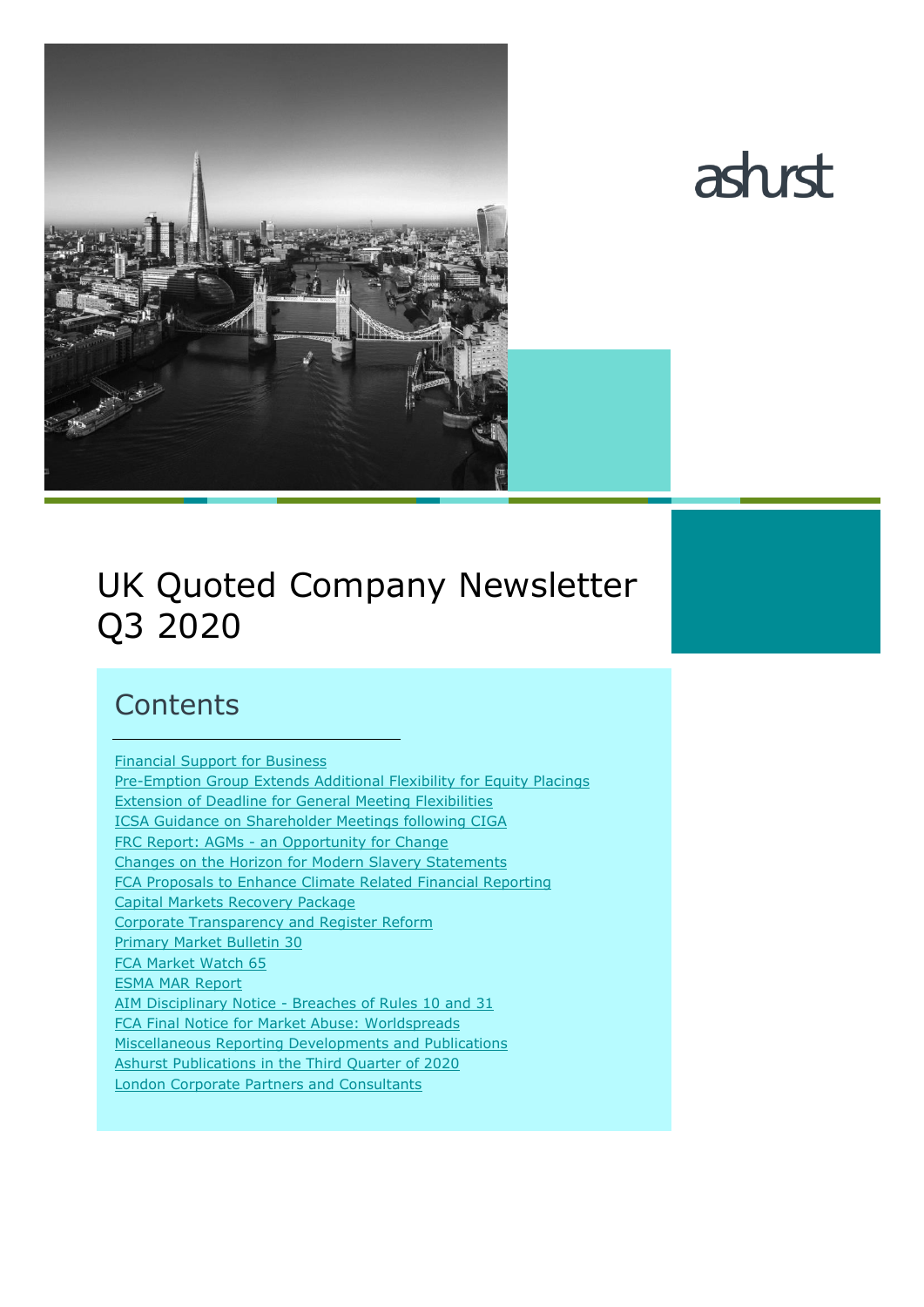# <span id="page-1-0"></span>**FINANCIAL SUPPORT FOR BUSINESS**

Since our Q2 2020 newsletter, a few new packages of support for businesses have been introduced and some schemes are coming to an end. As noted in previous newsletters, the Government has a [website](https://www.gov.uk/government/collections/financial-support-for-businesses-during-coronavirus-covid-19) listing Government financial support for businesses and linking through to more detailed provisions for each type of support. Some key new business support schemes introduced in the last quarter are highlighted in the table below.

| <b>FINANCIAL SUPPORT FOR BUSINESS: SOME KEY NEW SCHEMES</b>            |                                                                                                                                                                                                                                                                                                                                                                                                                                                                                                                                                                                                                                                                                                                                                                                                                                                                                                                                                                                                                                        |  |  |  |
|------------------------------------------------------------------------|----------------------------------------------------------------------------------------------------------------------------------------------------------------------------------------------------------------------------------------------------------------------------------------------------------------------------------------------------------------------------------------------------------------------------------------------------------------------------------------------------------------------------------------------------------------------------------------------------------------------------------------------------------------------------------------------------------------------------------------------------------------------------------------------------------------------------------------------------------------------------------------------------------------------------------------------------------------------------------------------------------------------------------------|--|--|--|
| <b>Job Support</b><br><b>Scheme</b><br>1 November 2020<br>for 6 months | Launched in September 2020, the Job Support Scheme is designed to protect<br>viable jobs in businesses which are facing lower demand over the winter<br>months due to COVID-19, to help keep their employees attached to the<br>workforce. It replaces the Job Retention Scheme that ends at the end of<br>October. A company will continue to pay its employee for time worked, but the<br>cost of hours not worked will be split between the employer, the Government<br>(through wage support) and the employee (through a wage reduction), and<br>the employee will keep their job.<br>Some key points include that although all small and medium-sized businesses<br>are eligible to participate in the Job Support Scheme, for larger businesses to<br>be eligible they must be able to demonstrate that their business has been<br>adversely affected by COVID-19 and the Government expects large businesses<br>using the scheme not to make capital distributions, such as dividends. For<br>more detail, see the link above. |  |  |  |
| <b>Kickstart Scheme</b>                                                | Also launched in September 2020, the Kickstart Scheme provides funding to all<br>employers to create six month job placements for 16 to 24 year olds who are<br>currently on Universal Credit and at risk of long-term unemployment. Funding<br>is available for: 100 per cent of the relevant National Minimum Wage for 25<br>hours a week; associated employer National Insurance contributions; and<br>employer minimum automatic enrolment contributions. There is also $£1500$<br>per job placement available for setup costs, support and training. Applications<br>must be for a minimum of 30 job placements, but applicants can join with<br>others to reach the minimum number. For more detail, see the link above.                                                                                                                                                                                                                                                                                                         |  |  |  |

#### <span id="page-1-1"></span>**PRE-EMPTION GROUP EXTENDS ADDITIONAL FLEXIBILITY FOR EQUITY PLACINGS**

In September 2020, the Pre-Emption Group (PEG) [announced](https://www.frc.org.uk/news/september-2020-(1)/pre-emption-group-extends-additional-flexibility-f) that it was extending to 30 November 2020 its recommendation that investors consider supporting, on a case-bycase basis, equity placings of up to 20 per cent of an issuer's issued share capital over a 12 month period. The recommendation was introduced on a temporary basis in April 2020 in response to the business implications of COVID-19 (see our [Q1 2020 newsletter\)](https://www.ashurst.com/en/news-and-insights/legal-updates/uk-quoted-company-newsletter-q1-2020/) and was due to expire on 30 September 2020. The PEG explains that the extension has been made in light of the continued uncertainty of COVID-19 and the developing pipeline of equity offerings for Q3.

The PEG stresses that the additional flexibility should only be used if a company is experiencing extreme circumstances and the issuance is required to fund an immediate concern. It also reiterates that the conditions attaching to the original recommendation continue to apply, such as that the particular circumstances of the company should be fully explained, including how the company is supporting its stakeholders, and company management should be involved in the allocation process.

In view of the success of the additional flexibility in helping companies to raise funds quickly and efficiently, the PEG intends to gather views on market mechanisms for capital raisings with the aim of making the market more effective and competitive in the future.

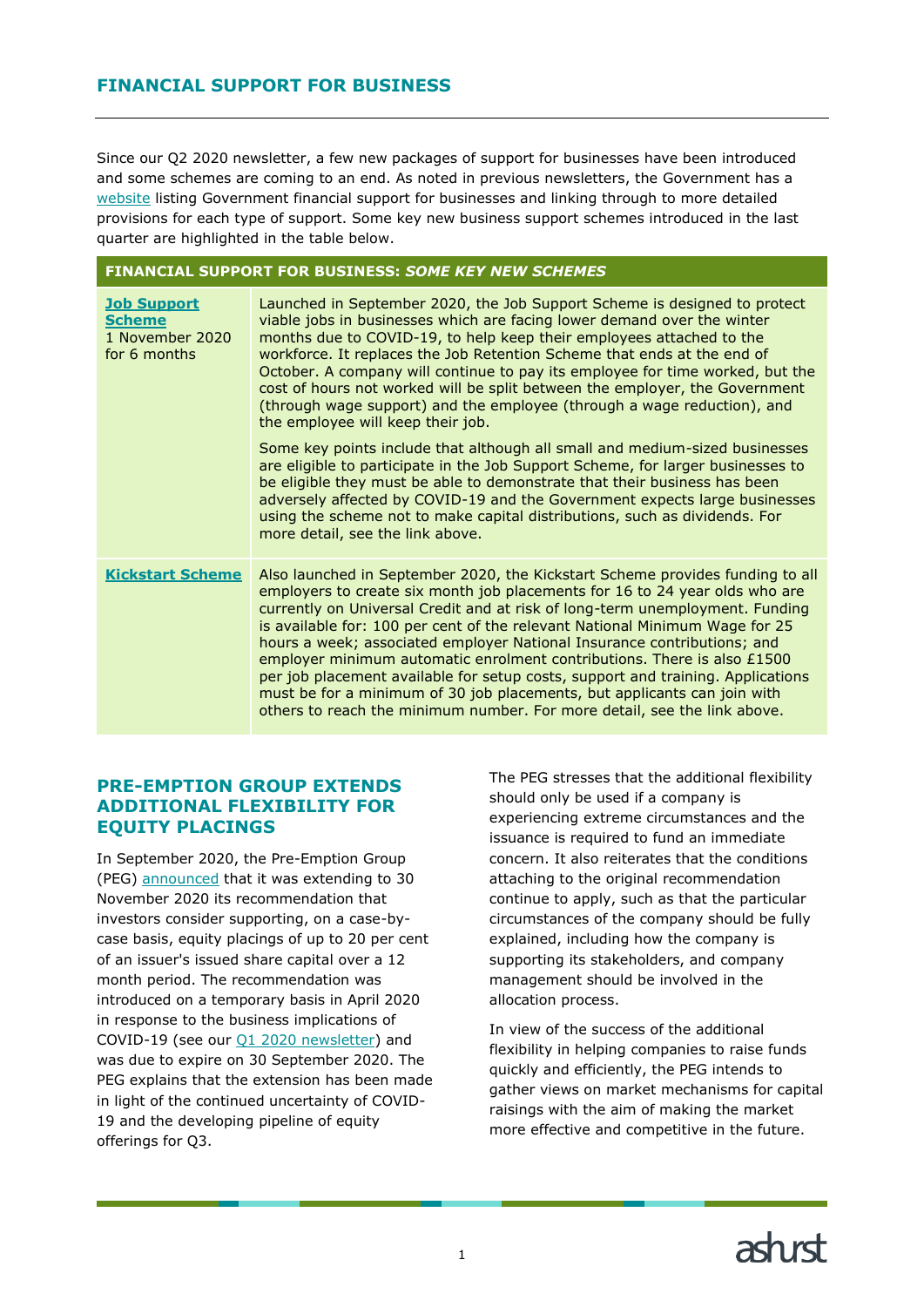# <span id="page-2-0"></span>**EXTENSION OF DEADLINE FOR GENERAL MEETING FLEXIBILITIES**

As mentioned in our [Q2 2020 newsletter,](https://www.ashurst.com/en/news-and-insights/legal-updates/uk-quoted-company-newsletter-q2-2020/) the Corporate Insolvency and Governance Act 2020 (CIGA) introduced temporary relaxations making it easier for companies (and other qualifying bodies) to hold general (and certain other) meetings in accordance with the Government's social distancing legislation and guidelines. The initial period for these relaxations was until 30 September 2020.

In September 2020, The Corporate Insolvency [and Governance Act 2020 \(Coronavirus\)](https://www.legislation.gov.uk/uksi/2020/1031/contents/made)  [\(Extension of the Relevant Period\) Regulations](https://www.legislation.gov.uk/uksi/2020/1031/contents/made)  [2020](https://www.legislation.gov.uk/uksi/2020/1031/contents/made) were published. They came into force on 29 September 2020 and extend the deadline for the meeting relaxations set out in Schedule 14 of CIGA from 30 September 2020 to 30 December 2020. See the [BEIS announcement.](https://www.gov.uk/government/news/government-gives-businesses-much-needed-breathing-space-with-extension-of-insolvency-measures)

In terms of the temporary insolvency-related relaxations, three of the four temporary reliefs have been extended (for differing periods) and so will continue: namely (i) the exclusion for small suppliers from the scope of the ban on termination clauses in supply contracts on the happening of certain insolvency events; (ii) modifications to the operation of the new Moratorium procedure; and (iii) restrictions on the ability to issue winding-up petitions and statutory demands. However, the temporary suspension of liability for wrongful trading is not being extended and so expired on 30 September. For detail, see the briefing on the insolvency-related extensions in the Ashurst Publications part of this newsletter.

# <span id="page-2-1"></span>**ICSA GUIDANCE ON SHAREHOLDER MEETINGS FOLLOWING CIGA**

In July 2020, ICSA The Governance Institute (ICSA) published a second supplement to its previous guidance on AGMs (see our [Q1 2020](https://www.ashurst.com/en/news-and-insights/legal-updates/uk-quoted-company-newsletter-q1-2020/)  [newsletter](https://www.ashurst.com/en/news-and-insights/legal-updates/uk-quoted-company-newsletter-q1-2020/) for more on the previous versions). This latest guidance is entitled - Shareholder [Meetings under CIGA.](https://www.icsa.org.uk/knowledge/resources/share-meet-insolvency-govact2020/smciga20-sign-up) It is intended to help companies understand the provisions of CIGA.

As well as confirming what the relaxations of CIGA mean, the ICSA guidance for example, (by implication) confirms that it is legally acceptable for companies to hold closed meetings using the power to do so under CIGA, even though "lockdown" legal restrictions on

holding meetings have been removed. However, it notes that as a matter of good governance, companies should ensure that they have engaged appropriately with members (for instance, where feasible, by holding an online shareholder Q&A, or an additional shareholder event once appropriate to do so). See below for more on best practice guidance for AGMs.

The ICSA guidance also notes that although open company meetings may be held if they follow Government guidance and appropriate risk mitigation at the venue, given the uncertain nature of the current situation and the possibility of local lockdowns or the tightening of national restrictions at some point in the future, the planning and holding of an open meeting may not, nevertheless, be practical.

# <span id="page-2-2"></span>**FRC REPORT: AGMS - AN OPPORTUNITY FOR CHANGE**

In October 2020, the Financial Reporting Council (FRC) issued a [review](https://www.frc.org.uk/getattachment/48c4ee08-b7be-4b7c-8f19-bcaf3d44e441/Corporate-Governance-AGM.pdf) which, taking account of 2020 AGM practice in the face of COVID-19, aims to open up a further debate on how future AGMs can be conducted to ensure that the maximum number of shareholders can engage if they choose to do so, and to encourage companies to consider a mixture of approaches in line with their size and shareholder base. Several suggestions, for example on new technology, will require action well ahead of normal AGM preparation time.

The FRC proposes a Stakeholder Group which includes the Government, companies and investors and their representatives to consider if there is a need for legislative change and propose alternative means to achieve some of the desired flexibilities whilst maintaining the integrity and objective of the AGM.

As well as discussing various issues, the review contains - Best Practice Guidance for AGMs – Learning Lessons from the 2020 AGM Season. The FRC states that it has assumed that most companies will wish to increase shareholders' ability to engage virtually either before or during an AGM or both, although recognising that a company's ability to act on the guidance will depend to some extent on the make-up of its shareholder base.

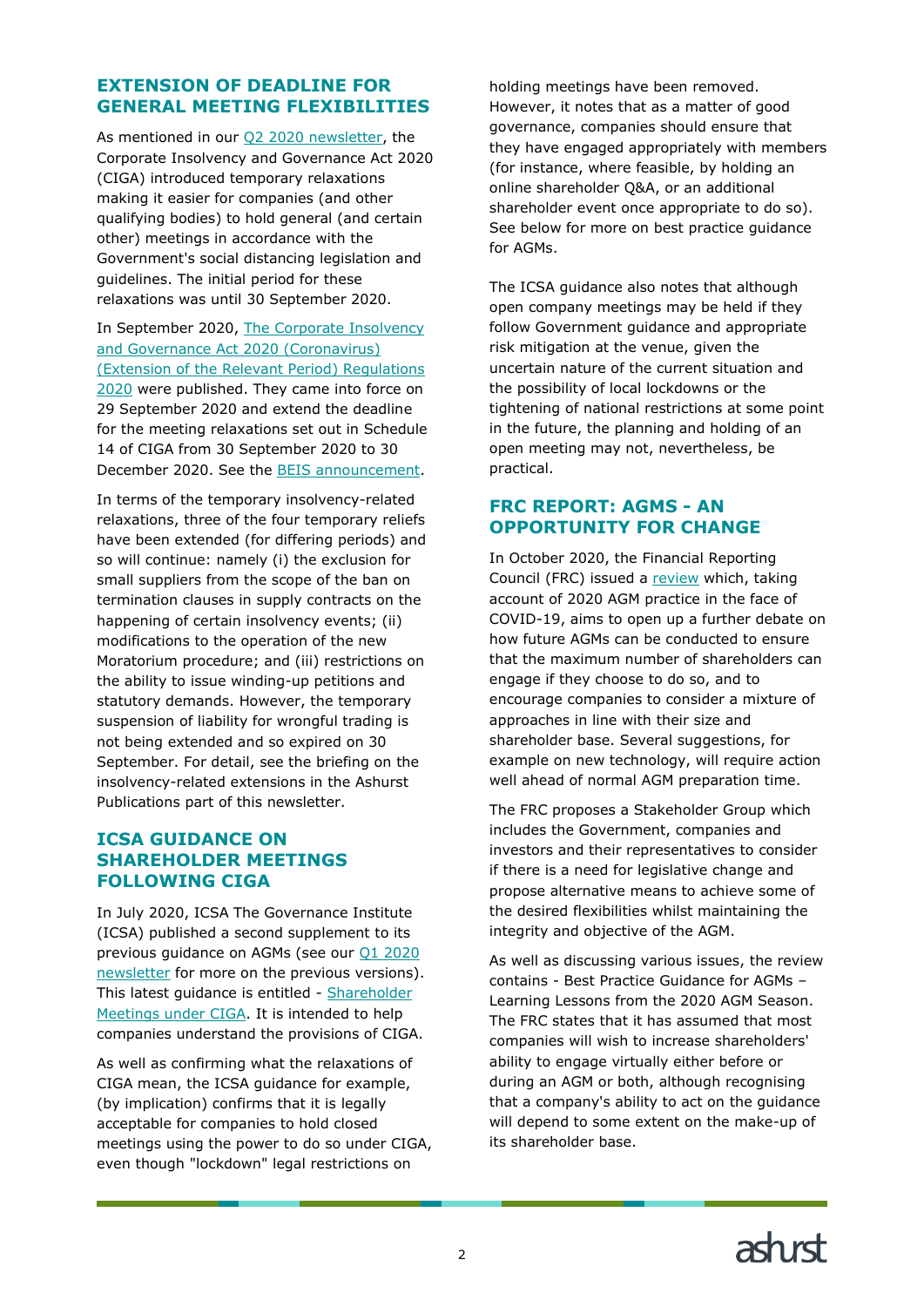A few key points from the review are highlighted below.

- **Prepare now**. The FRC urges companies to consider what changes they might want for next year's AGM. If companies wish to use more technology, they should talk to experts and providers and consider whether their articles of association need updating.
- **Prior to the meeting**. The guidance mentions such matters as – dedicated areas of the website for AGM updates; additional information in the AGM notice on how to submit questions; and webcasts for an enhanced shareholder experience (over audio-only calls).
- **Questions at the AGM**. Questions should be facilitated in real-time, both for those shareholders who attend in person and those who choose to attend remotely, whichever option is available. Enough time should be allowed for submission of questions and unreasonable limitations on length of questions should be avoided. Advice is given on companies grouping questions, about which there are some concerns. Companies should upload Q&A transcripts of all

submitted questions onto the company website following the conclusion of the AGM.

- **Voting by proxy**. Best efforts should be made to ensure that those who wish to vote after board presentations and Q&A are able to do so.
- **Webcasts**. A variety of guidance is given including on limiting the need to download specific software, sufficiency and clarity of information that shareholders will need and security risks if no specific login details are required.

# <span id="page-3-0"></span>**CHANGES ON THE HORIZON FOR MODERN SLAVERY STATEMENTS**

In September 2020, the Government [published](https://www.gov.uk/government/news/new-tough-measures-to-tackle-modern-slavery-in-supply-chains) its [response](https://www.gov.uk/government/consultations/transparency-in-supply-chains) to its consultation on transparency in supply chains. The consultation had sought views on proposed measures to strengthen reporting under section 54 of the Modern Slavery Act 2015. The Government now proposes a number of changes, many of which will need Parliamentary time, so it remains to be seen how quickly they will be enacted. Updated guidance will be introduced earlier to help organisations prepare. See our Update at the end of this newsletter for more.

#### **MODERN SLAVERY REPORTING:** *GOVERNMENT RESPONSE*

| <b>Content of</b><br>modern slavery<br>statements to<br>become<br>mandatory | The current six suggested areas of disclosure for modern slavery statements<br>will become mandatory. By way of reminder, these concern: structure,<br>business and supply chains; policies; due diligence processes; parts of the<br>business and supply chains where there is most risk and steps taken to assess<br>and manage those risks; effectiveness of steps taken; and training.<br>Statements will also be required to state the date of board (or equivalent)<br>approval and director (or equivalent) sign off and, for group statements, the<br>entities covered. |  |  |  |
|-----------------------------------------------------------------------------|---------------------------------------------------------------------------------------------------------------------------------------------------------------------------------------------------------------------------------------------------------------------------------------------------------------------------------------------------------------------------------------------------------------------------------------------------------------------------------------------------------------------------------------------------------------------------------|--|--|--|
| <b>New central</b><br>online filing<br>registry                             | The Government will set up a central, online filing registry and any<br>organisation falling within scope to file a modern slavery statement (scope is<br>unchanged other than in relation to public bodies - see below) will have to file<br>its statement on the new register.                                                                                                                                                                                                                                                                                                |  |  |  |
| <b>Single reporting</b><br>and filing period                                | The period to be covered by each annual modern slavery statement will be<br>changed to a single reporting period of 1 April - 31 March (no longer financial<br>year) with a single filing period of until 30 September, ie six months after the<br>end of the reporting period.                                                                                                                                                                                                                                                                                                 |  |  |  |
| No change on<br>enforcement yet                                             | Enforcement options will be considered and an update issued in due course.                                                                                                                                                                                                                                                                                                                                                                                                                                                                                                      |  |  |  |
| <b>Large public</b><br>bodies to be in<br><b>scope</b>                      | Section 54 will be extended to any public body with a budget of over £36<br>million and guidance will be issued to assist them to determine if they are in<br>scope.                                                                                                                                                                                                                                                                                                                                                                                                            |  |  |  |
|                                                                             |                                                                                                                                                                                                                                                                                                                                                                                                                                                                                                                                                                                 |  |  |  |

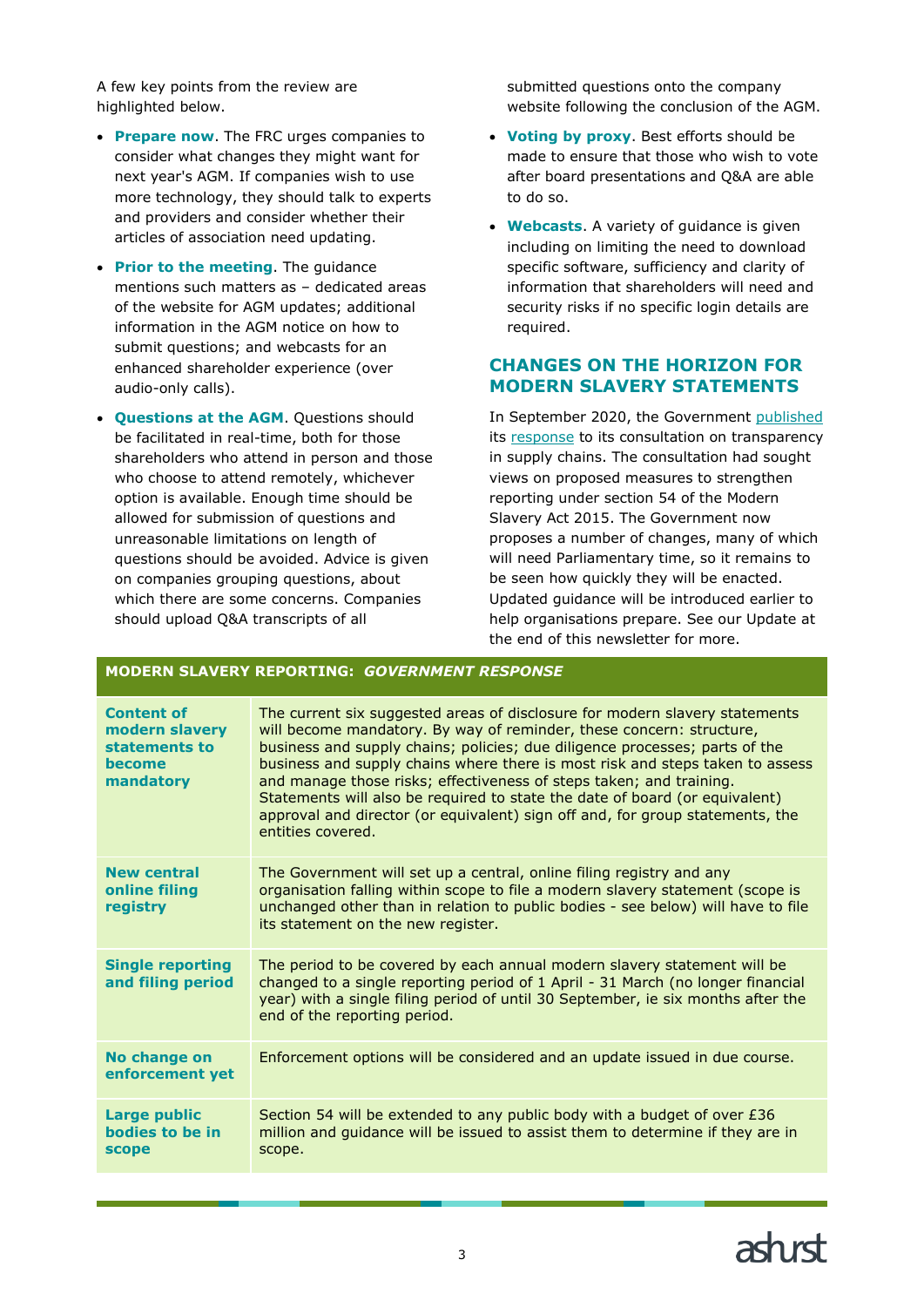# <span id="page-4-0"></span>**FCA PROPOSALS TO ENHANCE CLIMATE RELATED FINANCIAL REPORTING**

As we mentioned in our Q1 [2020 newsletter,](https://www.ashurst.com/en/news-and-insights/legal-updates/uk-quoted-company-newsletter-q1-2020/) the Financial Conduct Authority (FCA) issued consultation [paper 20/3](https://www.fca.org.uk/publications/consultation-papers/cp20-3-proposals-enhance-climate-related-disclosures-listed-issuers-and-clarification-existing) on its proposed new rule to require certain companies to make climate-related disclosures. The consultation closed on 1 October 2020. We will issue a client briefing when the response is issued and the final form of the rule is settled, but we note some key initial points below.



*We consider that climate-related risks and opportunities are relevant to all companies, and likely to be material for most. In this Consultation Paper, we are therefore proposing measures to increase transparency.*

**FCA, PARAGRAPH 1.3, CP 20/3**

**Who?** The proposed new rule is for premium listed commercial companies (ie not investment companies).

**When?** It is proposed for accounting periods beginning on or after 1 January 2021. This means that preparations for reporting should take place in 2021 and the first reports that would have to be issued in compliance would be published in 2022.

**What?** The key elements of the proposed new rule would require a relevant company to state:

- whether it has included in its annual financial report climate-related financial disclosures consistent with the four recommendations and 11 recommended disclosures in section C of the final report of the Taskforce for Climate-Related Financial Disclosures (TCFD) (see table overleaf for more);
- if it has not made such disclosures, which of the four recommendations and/or 11 recommended disclosures for which it has not disclosed and its reasons; and
- where in its annual financial report the disclosures are situated.

**Where?** The new rule notes that some or all of the disclosures themselves can feature in a document other than the annual financial report. If this option is taken, the company must state which disclosures feature where and the reason for including the disclosures there as opposed to the annual financial report.

**Why comply or explain?** The new rule is comply or explain. The FCA is not proposing to make disclosure mandatory "*at this point*", recognising that companies' capabilities in this area are developing and some may not yet have the data and capabilities they need to model and report scenarios as recommended by TCFD.

**What is the [TCFD final report?](https://www.fsb-tcfd.org/publications/final-recommendations-report/)** The TCFD was set up by the G20-endorsed Financial Stability Board in 2015 to develop voluntary disclosure recommendations for companies to use when disclosing their climate-related financial risks to investors, lenders and others. UK [supporters of the TCFD](https://www.fsb-tcfd.org/tcfd-supporters/) include the Government, the Bank of England, many banks, insurance companies, pension funds and other investors, as well as individual companies. The TCFD final report, issued in 2017, aims to help businesses disclose climate-related financial information in a "clear, comparable and consistent" way. It is comprised of four over-arching recommendations in the areas of: governance; strategy; risk management; and metrics and targets together with 11 recommended disclosures and supporting guidance. See the table overleaf for more.



*Adoption of these recommendations will also help companies better demonstrate responsibility and foresight in their consideration of climate issues.* **TCFD FINAL REPORT, LETTER FROM TCFD CHAIRMAN, MICHAEL R BLOOMBERG**

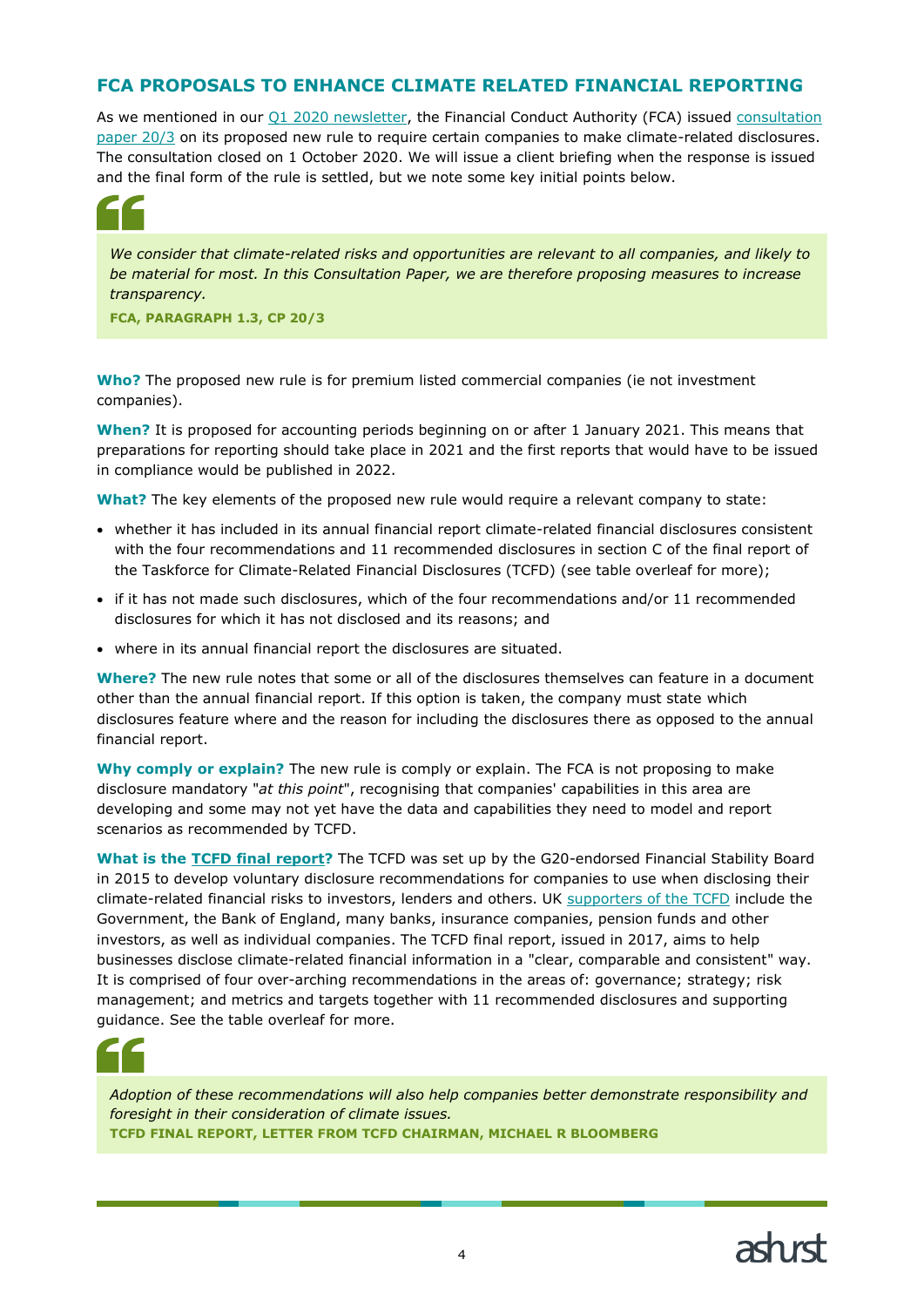| <b>TCFD: FOUR RECOMMENDATIONS AND 11 RECOMMENDED DISCLOSURES</b>                                               |                                                                                                                                                                                                     |                                                                                                                                                                                        |                                                                                                                                               |  |  |  |
|----------------------------------------------------------------------------------------------------------------|-----------------------------------------------------------------------------------------------------------------------------------------------------------------------------------------------------|----------------------------------------------------------------------------------------------------------------------------------------------------------------------------------------|-----------------------------------------------------------------------------------------------------------------------------------------------|--|--|--|
| <b>Recommendations</b>                                                                                         |                                                                                                                                                                                                     |                                                                                                                                                                                        |                                                                                                                                               |  |  |  |
| Governance                                                                                                     | <b>Metrics and Targets</b><br><b>Strategy</b><br><b>Risk Management</b>                                                                                                                             |                                                                                                                                                                                        |                                                                                                                                               |  |  |  |
| Disclose the<br>organisation's<br>governance around<br>climate-related risks<br>and opportunities<br>$(CRO)$ . | Disclose the actual and<br>potential impacts of<br>CRO on the<br>organisation's<br>businesses, strategy,<br>and financial planning<br>where such information<br>is material.                        | Disclose how the<br>organisation identifies,<br>assesses, and manages<br>climate-related risks.                                                                                        | Disclose the metrics<br>and targets used to<br>assess and manage<br>relevant CRO where<br>such information is<br>material.                    |  |  |  |
|                                                                                                                | <b>Recommended Disclosures</b>                                                                                                                                                                      |                                                                                                                                                                                        |                                                                                                                                               |  |  |  |
| Describe the<br>a <sub>r</sub><br>board's oversight<br>of CRO.                                                 | Describe the CRO<br>a.<br>the organisation<br>has identified over<br>the short, medium<br>and long term.                                                                                            | Describe the<br>a <sub>r</sub><br>organisation's<br>processes for<br>identifying and<br>assessing climate-<br>related risks.                                                           | Disclose the<br>a.<br>metrics used by<br>the organisation<br>to assess CRO in<br>line with its<br>strategy and risk<br>management<br>process. |  |  |  |
| Describe<br>b <sub>1</sub><br>management's<br>role in assessing<br>and managing<br>CRO.                        | b.<br>Describe the<br>impact of CRO on<br>the organisation's<br>businesses,<br>strategy, and<br>financial planning.                                                                                 | Describe the<br>b.<br>organisation's<br>processes for<br>managing climate-<br>related risks.                                                                                           | b.<br>Disclose Scope 1,<br>Scope 2 and, if<br>appropriate,<br>Scope 3<br>greenhouse gas<br>(GHG) emissions<br>and the related<br>risks.       |  |  |  |
|                                                                                                                | Describe the<br>$C_{\bullet}$<br>resilience of the<br>organisation's<br>strategy, taking<br>into consideration<br>different climate-<br>related scenarios,<br>including a 2°C or<br>lower scenario. | Describe how<br>c.<br>processes for<br>identifying,<br>assessing and<br>managing climate-<br>related risks are<br>integrated into the<br>organisation's<br>overall risk<br>management. | Describe the<br>C <sub>1</sub><br>targets used by<br>the organisation<br>to manage CRO<br>and performance<br>against targets.                 |  |  |  |

**Guidance.** The TCFD final report contains a variety of guidance for companies, namely: guidance for all sectors; supplemental guidance for financial sector groups; and supplemental guidance for certain non-financial groups potentially most effected by climate change. The guidance seeks to assist preparers by giving context and descriptions of the type of information that should be disclosed or considered, noting information that should be provided and other information that companies should give consideration to providing.

**Challenges.** Whilst two of the four recommendations are not subject to a

materiality test, namely describing the board's oversight of CRO and describing management's role in identifying, assessing and managing CRO, the other two are subject to a materiality test. This recognises that elements of the recommended disclosures may prove to be more challenging for companies embarking on their TCFD disclosure journey. For example, describing the resilience of the company's strategy in different climate-related scenarios and setting up systems for collecting the data to show emissions and progress with targets that have been set are likely to prove challenging.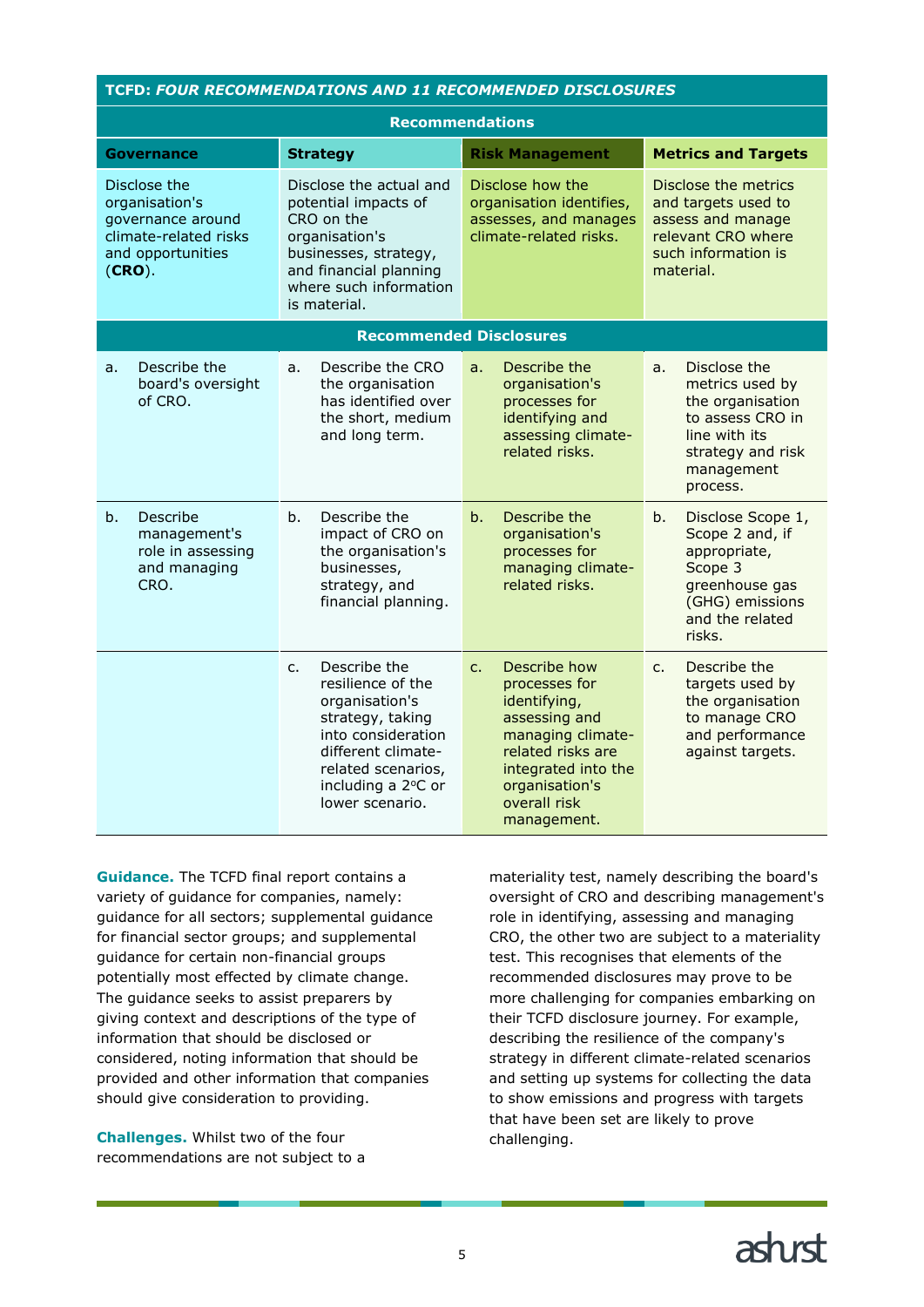# <span id="page-6-0"></span>**CAPITAL MARKETS RECOVERY PACKAGE:**

In July 2020, the European Commission adopted its Capital Markets Recovery Package, which includes targeted amendments to the Prospectus Regulation. One of the main

proposals under the Capital Markets Recovery Package is the introduction of a short-form "EU recovery prospectus" which is intended to facilitate the raising of funds by listed issuers during the COVID-19 pandemic.

#### **CAPITAL MARKETS RECOVERY PACKAGE:** *EU RECOVERY PROSPECTUS*

| <b>Scope</b>                                       | The new regime is available to issuers of ordinary shares whose shares have<br>already been admitted to trading on a regulated market or (provided a<br>prospectus has already been issued) an SME growth market (for example,<br>AIM) for a continuous period of at least 18 months, as per the existing<br>simplified disclosure regime for secondary issuances.                |
|----------------------------------------------------|-----------------------------------------------------------------------------------------------------------------------------------------------------------------------------------------------------------------------------------------------------------------------------------------------------------------------------------------------------------------------------------|
| <b>Content</b><br>requirements                     | The EU recovery prospectus focuses on essential information that investors<br>need to make an informed investment decision. The minimum content<br>requirements are set out in a new Annex Va.                                                                                                                                                                                    |
| <b>Length and</b><br>incorporation by<br>reference | The prospectus must be a single document with a maximum length of 30<br>pages and the summary must be limited to two pages (as opposed to seven<br>pages under the existing simplified disclosure regime). Incorporation by<br>reference of information already available in the market is permitted and is<br>not taken into account for the purpose of the 30 page restriction. |
| <b>Approval process</b>                            | The regime benefits from a five working day fast-track approval process.                                                                                                                                                                                                                                                                                                          |
| <b>Application</b>                                 | It is a temporary regime expiring 18 months after the date of application of<br>the amending legislation and will apply in addition to the existing simplified<br>disclosure regime. The amending legislation is not yet in force.                                                                                                                                                |

### <span id="page-6-1"></span>**CORPORATE TRANSPARENCY AND REGISTER REFORM**

The Government has signalled its intention of introducing significant reforms aimed at increasing the transparency of UK corporate entities and enhancing the role of Companies House in a document published by BEIS in September 2020 (Corporate Transparency and [Register Reform\)](https://assets.publishing.service.gov.uk/government/uploads/system/uploads/attachment_data/file/919356/corporate-transparency-register-reform-consultation-government-response.pdf) and accompanied by a press release [\(Reforms to Companies](https://www.gov.uk/government/news/reforms-to-companies-house-to-clamp-down-on-fraud-and-give-businesses-greater-confidence-in-transactions) House to clamp [down on fraud and give businesses greater](https://www.gov.uk/government/news/reforms-to-companies-house-to-clamp-down-on-fraud-and-give-businesses-greater-confidence-in-transactions)  [confidence in transactions\)](https://www.gov.uk/government/news/reforms-to-companies-house-to-clamp-down-on-fraud-and-give-businesses-greater-confidence-in-transactions).

The proposed reforms, several of which will require further consultation, fall into four separate categories as set out in Parts A to D in the table overleaf. The Government has stated that its proposals in relation to UK registered companies should also be understood as proposals in relation to UK registered LLPs, limited partnerships and other bodies subject

to the transparency provisions of the Companies Act 2006 (modified as appropriate).

As such significant reform is envisaged, the Government intends publishing a detailed set of proposals setting out precisely how it believes the reform should be implemented. Subject to the responses received, the Government intends to proceed to legislate where necessary and when Parliamentary time allows.

In September 2020 and following the Government's announcement, Companies House published its strategy for the next five years [\(Companies House strategy 2020 to](https://www.gov.uk/government/publications/companies-house-strategy-2020-to-2025)  [2025\)](https://www.gov.uk/government/publications/companies-house-strategy-2020-to-2025) and its business plan for the next year [\(Companies House business plan 2020 to](https://www.gov.uk/government/publications/companies-house-business-plan-2020-to-2021)  [2021\)](https://www.gov.uk/government/publications/companies-house-business-plan-2020-to-2021), which reiterate its role in the fight against economic crime, and driving confidence in the UK economy through organisational transformation and digital services enhancement.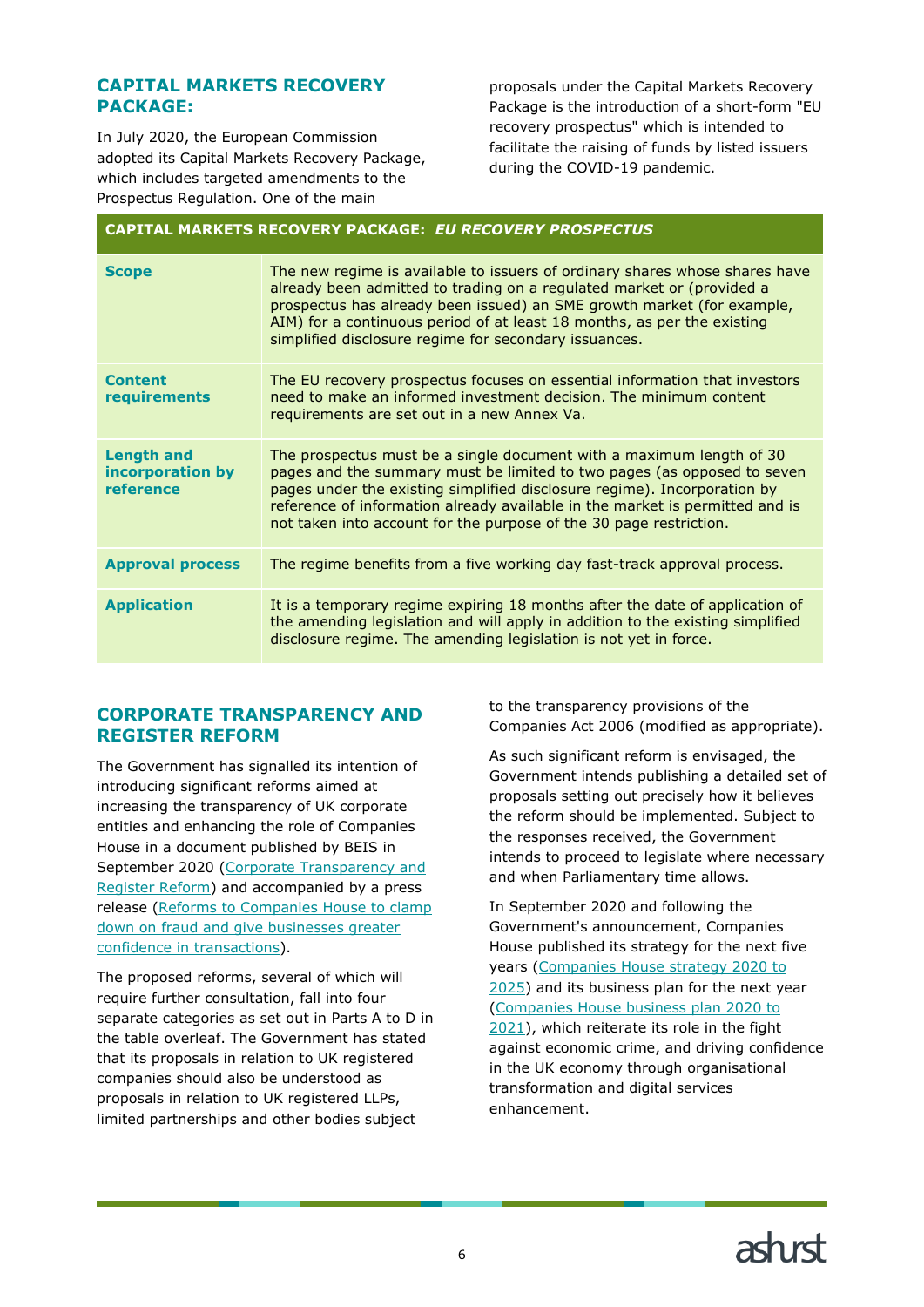#### **CORPORATE TRANSPARENCY AND REGISTER REFORM:** *PROPOSED GOVERNMENT REFORMS*

#### *Part A: Knowing who is setting up, managing and controlling corporate entities*

• **Identity verification**. The Government is seeking to introduce identity verification into the incorporation and filing processes run by Companies House. Only persons or bodies with verified Companies House accounts will be able to form companies or other corporate entities and file documents on their behalf. Agents filing on behalf of companies (or other corporate entities) will need to be registered at Companies House and be able to show that they are properly supervised and covered by UK anti-money laundering regulations. The identities of all company directors and people with significant control (PSC) will need to be verified (as will the identities of those managing other corporate structures).

#### *Part B: Improving the accuracy and usability of data on the companies register*

- **Powers over information filed on the register**. The Government is seeking to give the registrar of companies a new power to query and check information submitted to it before it is placed on the register, as well as extending the existing power to amend information already on the register.
- **Company accounts**. The Government intends facilitating the digital tagging and submission of accounts, as well as tightening regulation regarding amendments to accounting reference periods to reduce the potential for abuse (for example, by permitting companies to shorten their accounting reference period only once in five years).
- **Dissolved companies**. The Government intends making all dissolved company records since 2010 freely available early in 2021. The intention is for older dissolved records up to 20 years to also be freely available but that will not take place until legislation is introduced to enable a process for individuals to request that personal information is protected where appropriate.

#### *Part C: Protecting personal information*

• **Protecting and suppressing information**. It is intended that directors will no longer be required to list their occupation on the register and a process will be set up for individuals whose profession is currently shown on the public register to suppress that information. A process will also be introduced to enable individuals to have signatures, the day of date of birth and residential addresses (where used as company registered office addresses) suppressed from the register.

#### *Part D: Ensuring compliance, sharing intelligence and deterring abuse*

- **Deterring abuse of corporate entities**. The Government intends putting in place 'legislative gateways' to permit the cross-referencing of Companies House data against other data sets. Companies House will work with other agencies to create the systems required to achieve this. To enable better information sharing, the Government will introduce an obligation on bodies that fall under the remit of the [Money Laundering and Terrorist Financing \(Amendment\) Regulations 2019](https://www.legislation.gov.uk/uksi/2019/1511/contents/made) to report to the registrar discrepancies between the information held on the public register and the information that they hold.
- **Company names**. The Government is intending to consult on proposals to give Companies House the power to query, and possibly reject, company names before they are registered, as well as strengthening existing powers to remove a company name once it has been registered.
- **Certification of information on the register**. Companies House will undertake a review of policies and processes related to the certification of register information, which will examine the purpose of certificates and look at what can be certified and how it is certified.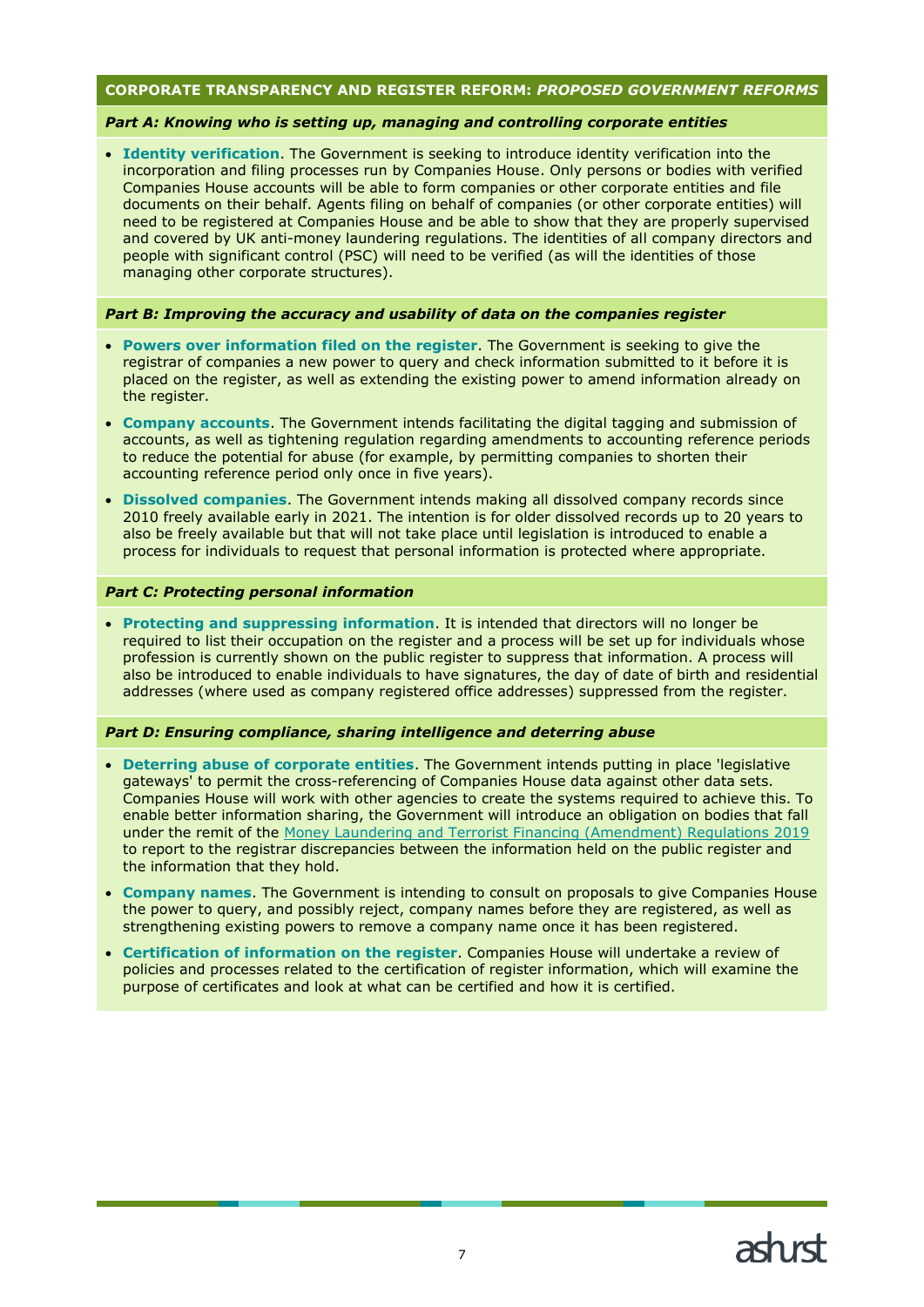# <span id="page-8-0"></span>**PRIMARY MARKET BULLETIN 30**

In August 2020, the FCA published [Primary](https://www.fca.org.uk/publications/newsletters/primary-market-bulletin-issue-no-30)  [Market Bulletin 30](https://www.fca.org.uk/publications/newsletters/primary-market-bulletin-issue-no-30) in which the following topics were covered, among others:

#### **New draft technical note on when a prospectus is required where securities are issued pursuant to schemes of**

**arrangement**. The FCA is consulting on a new draft technical note on when a prospectus is required where securities are issued pursuant to schemes of arrangement under Part 26 of the Companies Act 2006.

Although the area has been the subject of some debate, the FCA expresses the view that an issuer may reasonably conclude that a prospectus should be produced (absent an exemption) where a scheme includes mix and match facilities offering a choice between shares and cash, on the basis that an investor is deciding to buy or subscribe for the securities in question.

The consultation closed on 30 September 2020.

# **Importance of the PDMR regime under the**

**Market Abuse Regulation.** The FCA reminds market participants that in December 2019 it imposed a fine of £45,000 on a former managing director of Braemar Shipping Services plc for a failure to notify his trades in the issuer's shares pursuant to article 19 of the Market Abuse Regulation (MAR). This was the first enforcement action against a person discharging managerial responsibilities (PDMR) for failing to make MAR-compliant notifications since MAR came into force.

The FCA stresses that the public sanction sent a strong message to issuers and PDMRs on the importance of the regime. The FCA reminds (i) PDMRs and persons closely associated with them (PCAs) of their obligations to notify issuers and the FCA of relevant transactions pursuant to article 19 of MAR and (ii) issuers of their obligations to make public, via regulatory announcements, all notifications received from PDMRs and PCAs.

# <span id="page-8-1"></span>**FCA MARKET WATCH 65**

**FCA MARKET WATCH 65** 

In September 2020, the FCA published [Market Watch 65](https://www.fca.org.uk/publication/newsletters/market-watch-65.pdf) covering: (i) the handling of FCA information requirements; (ii) legally privileged documents; and (iii) transaction reporting.

| FLA MAKKEI WAILH 05                                                 |                                                                                                                                                                                                                                                                                                                                                                                                                                                                                                                                                                                                                                                                                                                                                                                                                               |  |
|---------------------------------------------------------------------|-------------------------------------------------------------------------------------------------------------------------------------------------------------------------------------------------------------------------------------------------------------------------------------------------------------------------------------------------------------------------------------------------------------------------------------------------------------------------------------------------------------------------------------------------------------------------------------------------------------------------------------------------------------------------------------------------------------------------------------------------------------------------------------------------------------------------------|--|
| <b>Confidentiality of</b><br><b>FCA information</b><br>requirements | The FCA highlights the inappropriate handling of FCA information<br>requirements sent to authorised firms and issuers under the Financial<br>Services and Markets Act 2000, which can hinder its reviews of, and<br>investigations into, suspected market abuse. The FCA stresses that such<br>information requests are strictly confidential and should not be discussed<br>with staff outside compliance without the FCA's prior agreement. The FCA<br>notes that its primary focus is on avoiding the inappropriate dissemination<br>of knowledge of its enquiries, including the risk of tipping-off or<br>inappropriate destruction of evidence. If the confidentiality requirements of<br>the FCA's requests are not adhered to, there is a risk of regulatory scrutiny<br>or action and resulting reputational damage. |  |
| <b>Legally privileged</b><br>documentation                          | The FCA reminds market participants that material that could be subject to<br>legal professional privilege should not be submitted alongside suspicious<br>transaction and order reports/market observations and, if it is, participants<br>run the risk of waiving or losing any claimed legal privilege; direct text<br>extracts or quotes from any such material should also not be included.<br>However, where relevant to the narrative of the notification, the presence of<br>such material should be disclosed to the FCA.                                                                                                                                                                                                                                                                                            |  |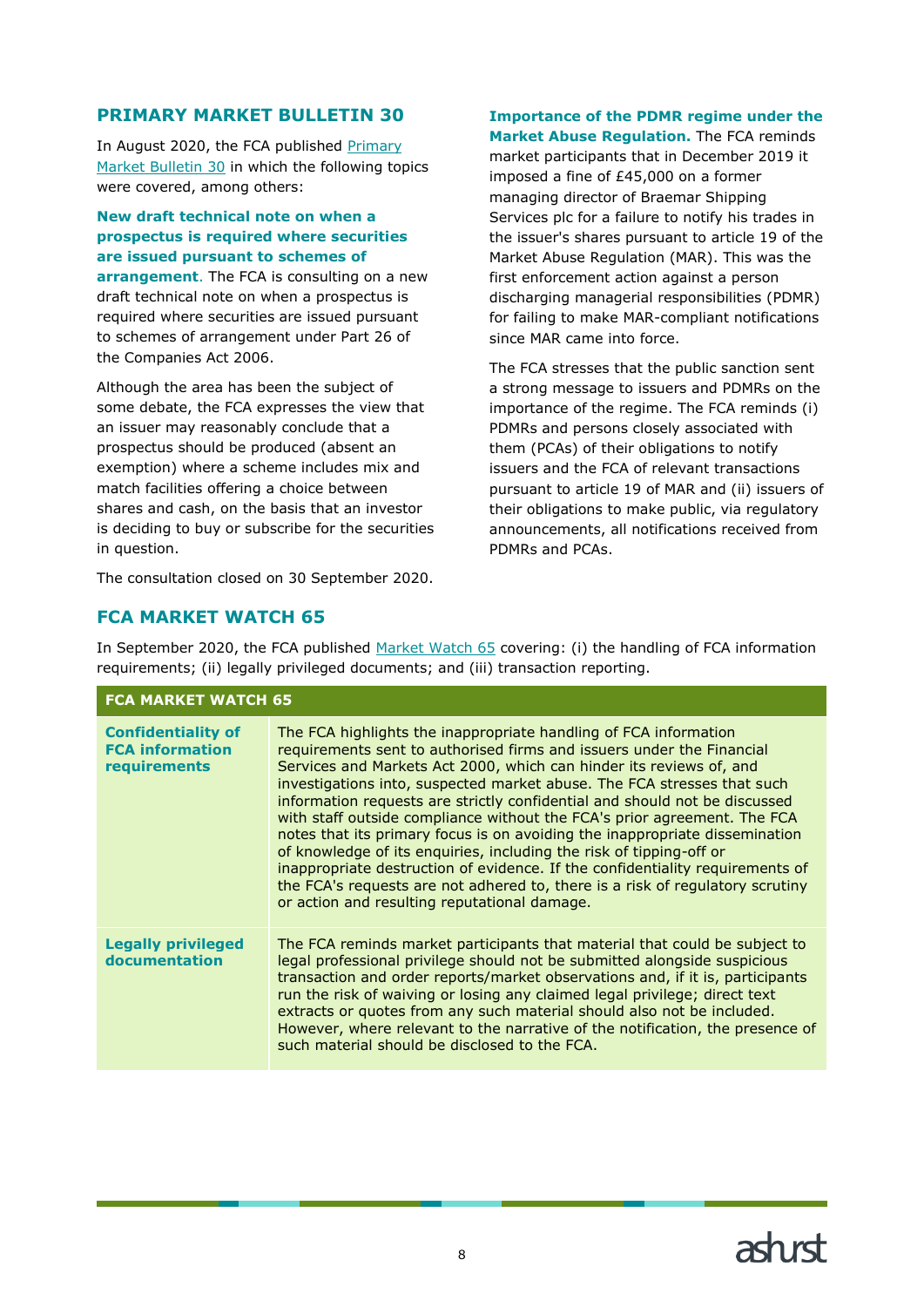# <span id="page-9-0"></span>**ESMA MAR REPORT**

In September 2020, ESMA published its [Final](https://www.esma.europa.eu/sites/default/files/library/esma70-156-2391_final_report_-_mar_review.pdf)  [Report](https://www.esma.europa.eu/sites/default/files/library/esma70-156-2391_final_report_-_mar_review.pdf) on MAR which contains technical advice to the European Commission on a number of MAR provisions and which follows a consultation paper published in October 2019.

ESMA's conclusion is that, overall, MAR has worked well and is fit for purpose. However, ESMA recommends some targeted amendments to MAR and also provides suggestions for additional guidance, including those in the table below:

#### **ESMA REPORT:** *EXAMPLE RECOMMENDATIONS AND GUIDANCE*

| <b>Inside information</b><br>and delayed<br>disclosure | Further guidance in relation to the application of the definition of "inside"<br>information" and specific scenarios concerning delayed disclosure.                                                                                                                                                                                                                                 |  |  |  |  |
|--------------------------------------------------------|-------------------------------------------------------------------------------------------------------------------------------------------------------------------------------------------------------------------------------------------------------------------------------------------------------------------------------------------------------------------------------------|--|--|--|--|
| <b>Insider lists</b>                                   | Whilst ESMA is of the view that insider lists remain key to investigating<br>possible market abuse cases, it recommends clarification in some areas,<br>including in respect of the individuals who should be included on insider<br>lists. It also analyses the role of the permanent insider section and makes<br>proposals to reduce the administrative burden of insider lists. |  |  |  |  |
| <b>Managers'</b><br>transactions                       | <b>ESMA</b> recommends retaining the current thresholds in relation to the<br>notification of managers' transactions but proposes further exemptions to<br>the restriction from conducting transactions in a "closed period".                                                                                                                                                       |  |  |  |  |

# <span id="page-9-1"></span>**AIM DISCIPLINARY NOTICE - BREACHES OF RULES 10 AND 31**

In August 2020, the London Stock Exchange (LSE) [announced](https://docs.londonstockexchange.com/sites/default/files/documents/ad23.pdf) that Yü Group plc had been publicly censured and fined £300,000 for breaches of Rules 10 (principles of disclosure) and 31 (AIM company and directors' responsibility for compliance) of the AIM Rules for Companies. The LSE waived the fine in light of the COVID-19 related uncertainties and potential financial challenges facing Yü Group.

Yü Group made a number of forecasts during the first half of its financial year to 31 December 2018 that its full year profits before tax would exceed market expectations. However, having identified material errors in its previous management information, Yu Group found that rather than meeting market expectations of predicted profit before tax, it was likely to make a significant loss.

The LSE found that:

- Yü Group breached AIM Rule 31 as it failed to ensure that it had in place sufficient procedures, resources and controls to comply with the AIM Rules.
- The failure to have in place effective financial reporting systems and controls meant that Yü Group could not rely on the integrity of its internal financial data; its disclosure was

therefore inaccurate, causing a breach of AIM Rule 10.

The LSE highlighted that, as well as ensuring documented procedures and protocols are in place, companies should ensure that they are appropriately reviewed and developed so that they are effective and are adapted to address adequately changes to the business, planned growth or other operational needs.

# <span id="page-9-2"></span>**FCA FINAL NOTICE FOR MARKET ABUSE: WORLDSPREADS**

In September 2020, the FCA published a [final](https://www.fca.org.uk/publication/final-notices/fn-conor-martin-foley-2020.pdf)  [notice](https://www.fca.org.uk/publication/final-notices/fn-conor-martin-foley-2020.pdf) in respect of Conor Foley, the former CEO of Worldspreads Limited (WSL) and its holding company, Worldspreads Group plc (WSG), publicly censuring him for market abuse and banning him from performing any roles related to regulated activity. The FCA imposed a public censure in lieu of the financial penalty proposed in the decision notice for reasons of financial hardship.

Mr Foley was involved in drafting WSL's admission documentation ahead of its flotation on AIM in 2007. The FCA considered that the documentation contained misleading information and omitted key information that investors would have needed to make an informed decision about WSL. In particular, the documentation did not mention that some WSG

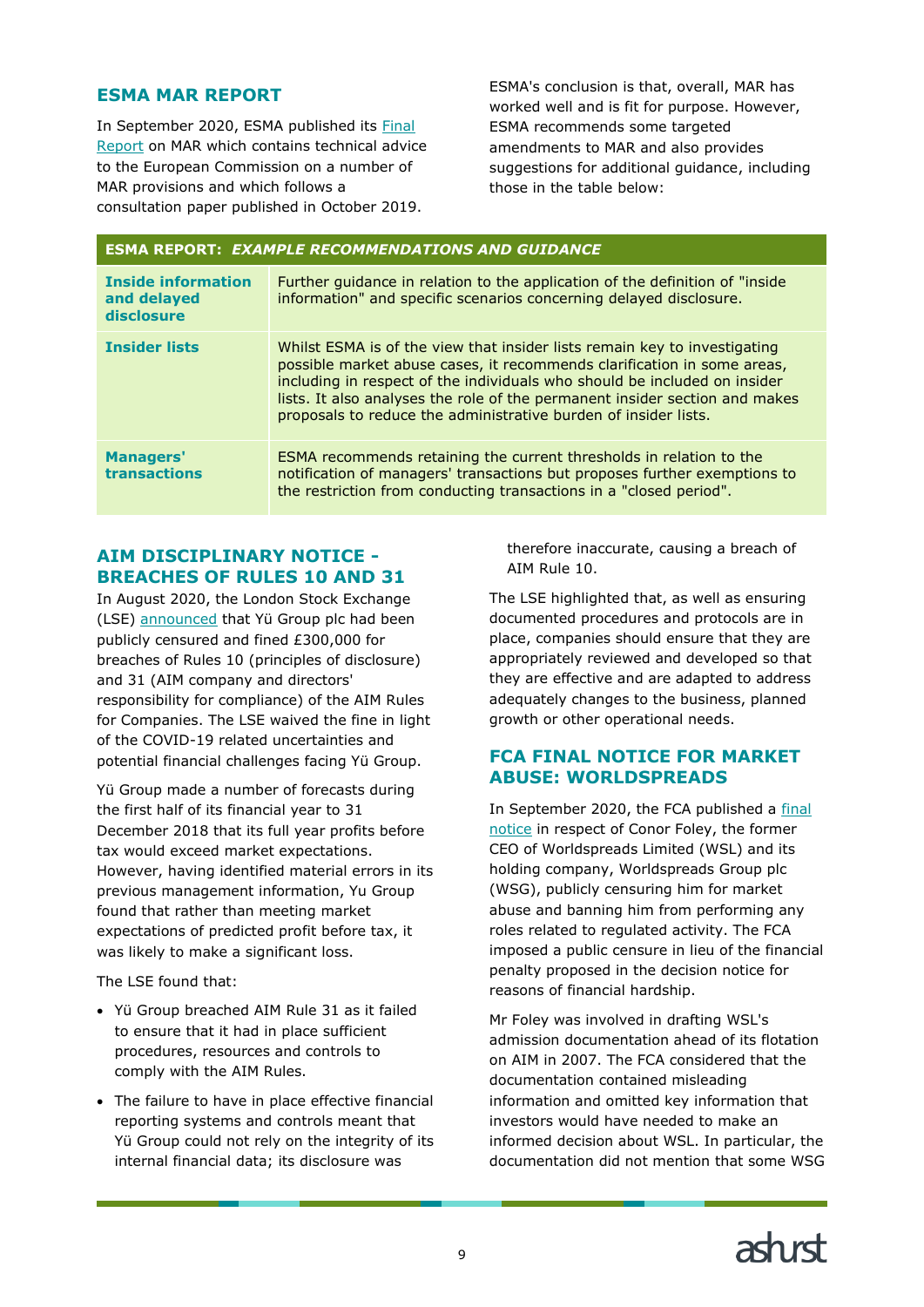executives had made significant loans to WSG and its subsidiaries. The documentation also omitted an internal hedging strategy via which certain of WSG's subsidiaries hedged considerable trading exposures internally with company executives. In addition to others, large spread bets were carried out on two client accounts by Mr Foley himself without the clients' knowledge, which resulted in giving the appearance of greater demand for WSG shares than existed.

Mr Foley is the third and final executive of WSL against whom the FCA has taken action further to its collapse in 2012.

# <span id="page-10-0"></span>**MISCELLANEOUS REPORTING DEVELOPMENTS AND PUBLICATIONS**

**Section 172 reporting guidance.** In August 2020, ICSA updated its [guidance on directors'](https://www.icsa.org.uk/about-us/press-office/news-releases/updated-guidance-about-directors-duties-by-the-chartered-governance-institute) [general duties under the Companies Act 2006.](https://www.icsa.org.uk/about-us/press-office/news-releases/updated-guidance-about-directors-duties-by-the-chartered-governance-institute) It has, amongst other things, added guidance on the section 172 reporting requirement which is set out in section 414CZA of the Act and which came into force for relevant companies with financial years beginning on or after 1 January 2019.

Mirroring the FRC 2018 Guidance on the Strategic Report, the guidance notes that the section 172 statement is likely to include issues, factors and stakeholders that the directors consider relevant under section  $172(1)(a)$  to (f) and how they formed their opinion, along with the main methods for stakeholder engagement, and the effect of having regard to these issues, factors and stakeholders on company decisions and strategies. The section 172 statement should focus on matters of strategic importance to the company and will depend on the circumstances, size and complexity of the business. The guidance goes on to list some specifics that the statement is likely to include.

**FRC Lab project on reporting on risks, uncertainties and scenarios**. In September 2020, the FRC's Financial Reporting Lab (the Lab) invited investors and companies to participate in a new [project on corporate](https://www.frc.org.uk/news/september-2020-(1)/call-for-participants-in-new-lab-project-reporting)  [disclosures on risks, uncertainties and](https://www.frc.org.uk/news/september-2020-(1)/call-for-participants-in-new-lab-project-reporting)  [scenarios.](https://www.frc.org.uk/news/september-2020-(1)/call-for-participants-in-new-lab-project-reporting) The FRC notes that investors and other stakeholders are increasingly looking for information from companies about how they

will evolve, adapt and respond to changes in the external business environment over the short, medium and longer term, meaning that risk, uncertainty and scenario reporting is likely to become even more important. The Lab expects to publish a range of outputs in 2021.

# **FRC Lab project on reporting on**

**stakeholders and section 172**. In July 2020, the Lab invited investors and companies to participate in a new project on corporate [disclosures about stakeholders, including](https://www.frc.org.uk/news/july-2020/call-for-participants-reporting-on-section-172-dis)  [Section 172 statements.](https://www.frc.org.uk/news/july-2020/call-for-participants-reporting-on-section-172-dis) The project will seek to identify how information about stakeholders can be reported most effectively by examining existing best practice and understanding investors' needs. The Lab expects to publish a range of outputs in 2020 and the first half of 2021.

**FCA consults on deferring the introduction of electronic tagging of accounts**. In July 2020, the FCA issued [CP20/12:](https://www.fca.org.uk/publications/consultation-papers/cp20-12-consultation-delay-implementation-european-single-electronic-format) Consultation on delay to the implementation of the European Single Electronic Format (ESEF). This concerns the requirement for listed companies to publish their annual financial reports in XHTML web browser format, replacing the current PDF format. ESEF was due to be mandated for implementation for financial years starting on or after 1 January 2021. The consultation, which closed on 28 August 2020, proposes pushing back the deadline to apply to financial years starting on or after 1 January 2022 instead.

**FRC Financial Reporting Lab Report on Video in Corporate Reporting.** In October 2020, the Lab issued a report on  $-$  Video in [Corporate Reporting.](https://www.frc.org.uk/medialibraries/FRC/FRC-Document-Library/Video-in-corporate-reporting-AV2.pdf) It looks at the variety of uses for video, noting, for example, that video is not being used to its full potential in AGMs. It looks at how companies currently use video, considers how it might be used in the future and notes some interesting examples.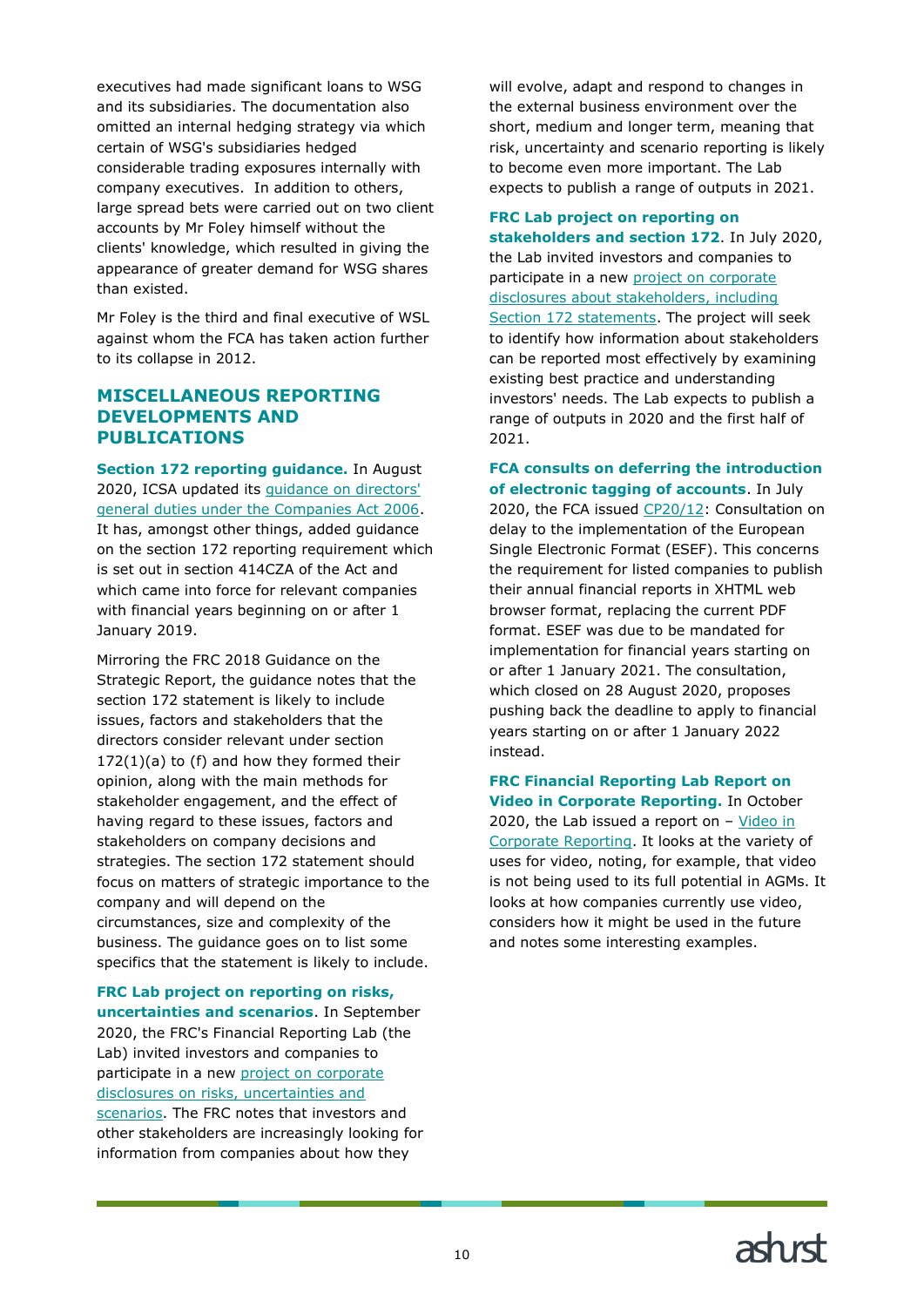<span id="page-11-0"></span>Ashurst has published a number of client updates in the third quarter of 2020, a selection of which are set out below.

#### **Corporate, Finance and Restructuring**

FRC Review: AGMs – [an opportunity for change](https://www.ashurst.com/en/news-and-insights/legal-updates/frc-review---agms---an-opportunity-for-change/)

[Global Guide to Public M&A](https://www.ashurst.com/en/news-and-insights/legal-updates/global-guide-to-public-m-and-a/)

[Private M&A and COVID-19: key issues for](https://www.ashurst.com/en/news-and-insights/insights/private-m-and-a-and-covid-19-key-issues-for-buyers-and-sellers/) buyers and sellers

Extending COVID-19 [temporary measures: winding up petitions, forfeiture and CRAR](https://www.ashurst.com/en/news-and-insights/legal-updates/extending-covid-temporary-measures-winding-up-petitions-forfeiture-and-crar/)

[Far-reaching changes to the Modern Slavery Act are on the horizon](https://www.ashurst.com/en/news-and-insights/legal-updates/far-reaching-changes-to-the-modern-slavery-act-are-on-the-horizon/)

#### **Competition**

[JD Sports and Amazon fined for breach of UK merger control procedural rules](https://www.ashurst.com/en/news-and-insights/legal-updates/competition-law-newsletter-september-2020/cn10---jd-sports-and-amazon-fined-for-breach-of-uk-merger-control-procedural-rules/)

[UK real estate director banned for seven years after court grants CMA order](https://www.ashurst.com/en/news-and-insights/legal-updates/competition-law-newsletter---july-2020/cn10---uk-real-estate-director-banned-for-seven-years-after-court-grants-cma-order/)

[CMA seeks new regulatory regime for digital markets following market study](https://www.ashurst.com/en/news-and-insights/legal-updates/competition-law-newsletter---july-2020/cn8---cma-seeks-new-regulatory-regime-for-digital-markets-following-market-study/)

[Enforcement action against four housing developers and advice on leasehold properties](https://www.ashurst.com/en/news-and-insights/legal-updates/competition-law-newsletter-september-2020/cn12---enforcement-action-against-four-housing-developers-and-advice-on-leasehold-properties/)

#### **Employment, Incentives and Pensions**

[Top five home working issues for employers](https://www.ashurst.com/en/news-and-insights/legal-updates/top-five-home-working-issues-for-employers/)

Latest Government [views on executive pay](https://www.ashurst.com/en/news-and-insights/legal-updates/latest-government-views-on-executive-pay/)

[Pensions legal update](https://www.ashurst.com/en/news-and-insights/legal-updates/pensions-legal-update-832020-44631-pm/)

#### **Dispute Resolution**

[Is your sanctions screening up-to-scratch](https://www.ashurst.com/en/news-and-insights/legal-updates/is-your-sanctions-screening-up-to-scratch/)

[FCA decision notice on market abuse by ex-CEO and Upper Tribunal refusal of privacy applications](https://www.ashurst.com/en/news-and-insights/legal-updates/fcas-decision-notice-on-conor-foley-and-findings-on-confidentiality/)

[No FCA Penalty for AIM company volunteering investor compensation](https://www.ashurst.com/en/news-and-insights/legal-updates/redcentric---no-fca-penalty-for-aim-listed-company-volunteering-investor-compensation/)

Does Government [advice and guidance have the force of law?](https://www.ashurst.com/en/news-and-insights/legal-updates/does-government-advice-and-guidance-have-the-force-of-law/)

#### **Tax**

[VAT on liquidated damages and compensation payments](https://www.ashurst.com/en/news-and-insights/legal-updates/vat-on-liquidated-damages-and-compensation-payments/)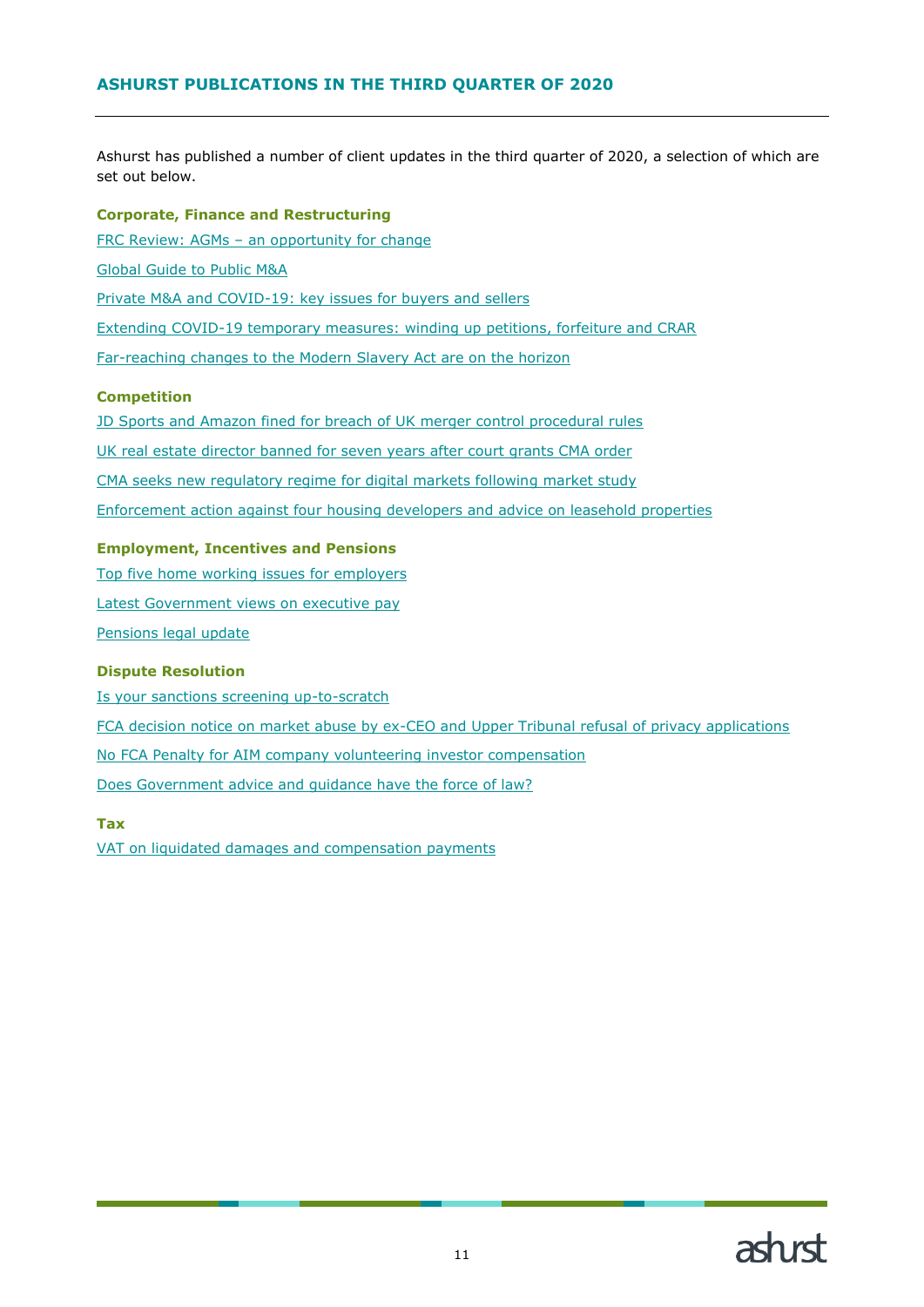# <span id="page-12-0"></span>**LONDON CORPORATE PARTNERS AND CONSULTANTS**

|  | <b>Rob Aird</b>         | $T: +44$ | (0)20 | 7859 | 1726 | E: rob.aird@ashurst.com         |
|--|-------------------------|----------|-------|------|------|---------------------------------|
|  | Chris Bates             | $T: +44$ | (0)20 | 7859 | 2388 | E: chris.bates@ashurst.com      |
|  | <b>Simon Bullock</b>    | $T: +44$ | (0)20 | 7859 | 3115 | E: simon.bullock@ashurst.com    |
|  | <b>Michael Burns</b>    | $T: +44$ | (0)20 | 7859 | 2089 | E: michael.burns@ashurst.com    |
|  | David Carter            | $T: +44$ | (0)20 | 7859 | 1012 | E: david.carter@ashurst.com     |
|  | Nick Cheshire           | $T: +44$ | (0)20 | 7859 | 1811 | E: nick.cheshire@ashurst.com    |
|  | <b>Adrian Clark</b>     | $T: +44$ | (0)20 | 7859 | 1767 | E: adrian.clark@ashurst.com     |
|  | Jonathan Cohen          | $T: +44$ | (0)20 | 7859 | 3398 | E: jonathan.cohen@ashurst.com   |
|  | <b>Karen Davies</b>     | $T: +44$ | (0)20 | 7859 | 3667 | E: karen.davies@ashurst.com     |
|  | Richard de Carle        | $T: +44$ | (0)20 | 7859 | 3660 | E: richard.decarle@ashurst.com  |
|  | <b>Braeden Donnelly</b> | $T: +44$ | (0)20 | 7859 | 2691 | E: braeden.donnelly@ashurst.com |
|  | Nick Elverston          | $T: +44$ | (0)20 | 7859 | 3143 | E: nick.elverston@ashurst.com   |
|  | James Fletcher          | $T: +44$ | (0)20 | 7859 | 3156 | E: james.fletcher@ashurst.com   |
|  | <b>Richard Gubbins</b>  | $T: +44$ | (0)20 | 7859 | 1252 | E: richard.gubbins@ashurst.com  |
|  | Amanda Hale             | $T: +44$ | (0)20 | 7859 | 3144 | E: amanda.hale@ashurst.com      |
|  | <b>Bruce Hanton</b>     | $T: +44$ | (0)20 | 7859 | 1738 | E: bruce.hanton@ashurst.com     |
|  | <b>Nicholas Holmes</b>  | $T: +44$ | (0)20 | 7859 | 2058 | E: nicholas.holmes@ashurst.com  |
|  | Hiro Iwamura            | $T: +44$ | (0)20 | 7859 | 3244 | E: hiroyuki.iwamura@ashurst.com |
|  | Gaby Jones              | $T: +44$ | (0)20 | 7859 | 3661 | E: gaby.jones@ashurst.com       |
|  | Adam Levitt             | $T: +44$ | (0)20 | 7859 | 1633 | E: adam.levitt@ashurt.com       |
|  | <b>Tom Mercer</b>       | $T: +44$ | (0)20 | 7859 | 2988 | E: tom.mercer@ashurst.com       |
|  | Sergei Ostrovsky        | $T: +44$ | (0)20 | 7859 | 1821 | E: sergei.ostrovsky@ashurst.com |
|  | David Page              | $T: +44$ | (0)20 | 7859 | 1908 | E: david.page@ashurst.com       |
|  | Jason Radford           | T: +44   | (0)20 | 7859 | 1145 | E: jason.radford@ashurst.com    |
|  | <b>Nick Rainsford</b>   | $T: +44$ | (0)20 | 7859 | 2914 | E: nick.rainsford@ashurst.com   |
|  | Michael Robins          | $T: +44$ | (0)20 | 7859 | 1473 | E: michael.robins@ashurst.com   |
|  | Jennifer Schneck        | $T: +44$ | (0)20 | 7859 | 1744 | E: jennifer.schneck@ashurst.com |
|  | Aaron Shute             | $T: +44$ | (0)20 | 7859 | 2411 | E: aaron.shute@ashurst.com      |
|  | <b>Eric Stuart</b>      | $T: +44$ | (0)20 | 7859 | 3654 | E: eric.stuart@ashurst.com      |
|  | Jeffrey Sultoon         | $T: +44$ | (0)20 | 7859 | 1717 | E: jeffrey.sultoon@ashurst.com  |
|  | <b>Tara Waters</b>      | $T: +44$ | (0)20 | 7859 | 2755 | E: tara.waters@ashurst.com      |
|  | Nick Williamson         | $T: +44$ | (0)20 | 7859 | 1894 | E: nick.williamson@ashurst.com  |